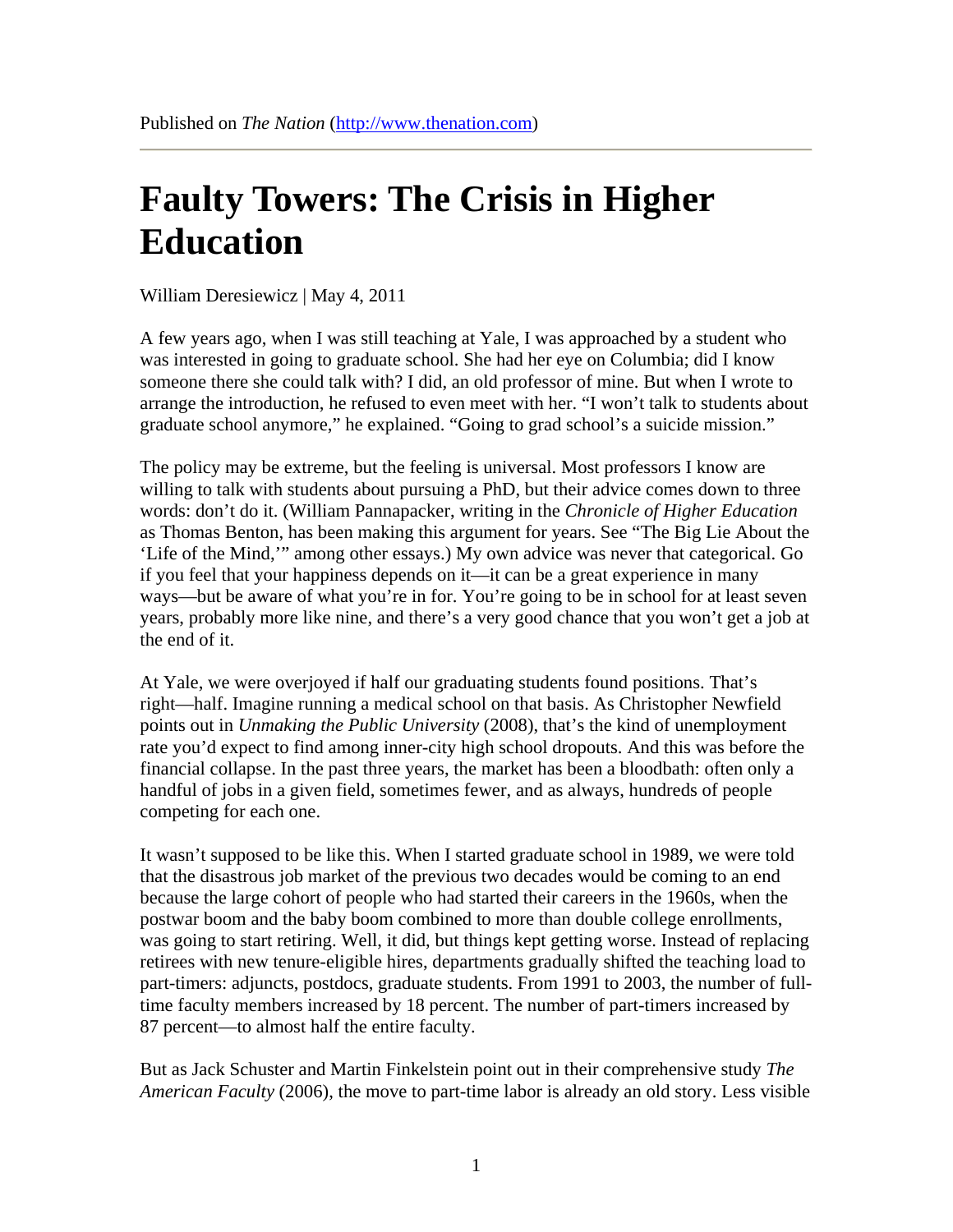but equally important has been the advent and rapid expansion of full-time positions that are *not* tenure-eligible. No one talks about this transformation—the creation of yet another academic underclass—and yet as far back as 1993, such positions already constituted the majority of new appointees. As of 2003, more than a third of full-time faculty were working off the tenure track. By the same year, tenure-track professors—the "normal" kind of academic appointment—represented no more than 35 percent of the American faculty.

The reasons for these trends can be expressed in a single word, or buzzword: efficiency. Contingent academic labor, as non-tenure-track faculty, part-time and full-time, are formally known, is cheaper to hire and easier to fire. It saves departments money and gives them greater flexibility in staffing courses. Over the past twenty years, in other words—or really, over the past forty—what has happened in academia is what has happened throughout the American economy. Good, secure, well-paid positions—tenured appointments in the academy, union jobs on the factory floor—are being replaced by temporary, low-wage employment.

\* \* \*

You'd think departments would respond to the Somme-like conditions they're sending out their newly minted PhDs to face by cutting down the size of their graduate programs. If demand drops, supply should drop to meet it. In fact, many departments are doing the opposite, the job market be damned. More important is maintaining the flow of labor to their domestic sweatshops, the pipeline of graduate students who staff discussion sections and teach introductory and service courses like freshman composition and first-year calculus. (Professors also need dissertations to direct, or how would they justify their own existence?) As Louis Menand puts it in *The Marketplace of Ideas* (2010), the system is now designed to produce not PhDs so much as ABDs: students who, having finished their other degree requirements, are "all but dissertation" (or "already been dicked," as we used to say)—i.e., people who have entered the long limbo of low-wage research and teaching that chews up four, five, six years of a young scholar's life.

If anything, as Menand notes, the PhD glut works well for departments at both ends, since it gives them the whip hand when it comes to hiring new professors. Graduate programs occupy a highly unusual, and advantageous, market position: they are both the producers and the consumers of academic labor, but as producers, they have no financial stake in whether their product "sells"—that is, whether their graduates get jobs. Yes, a program's prestige is related, in part, to its placement rate, but only in relative terms. In a normal industry, if no firm sells more than half of what it produces, then either everyone goes out of business or the industry consolidates. But in academia, if no one does better than 50 percent, then 50 percent is great. Programs have every incentive to keep prices low by maintaining the oversupply.

Still, there's a difference between a Roger Smith firing workers at General Motors and the faculty of an academic department treating its students like surplus goods. For the CEO of a large corporation, workers are essentially entries on a balance sheet, separated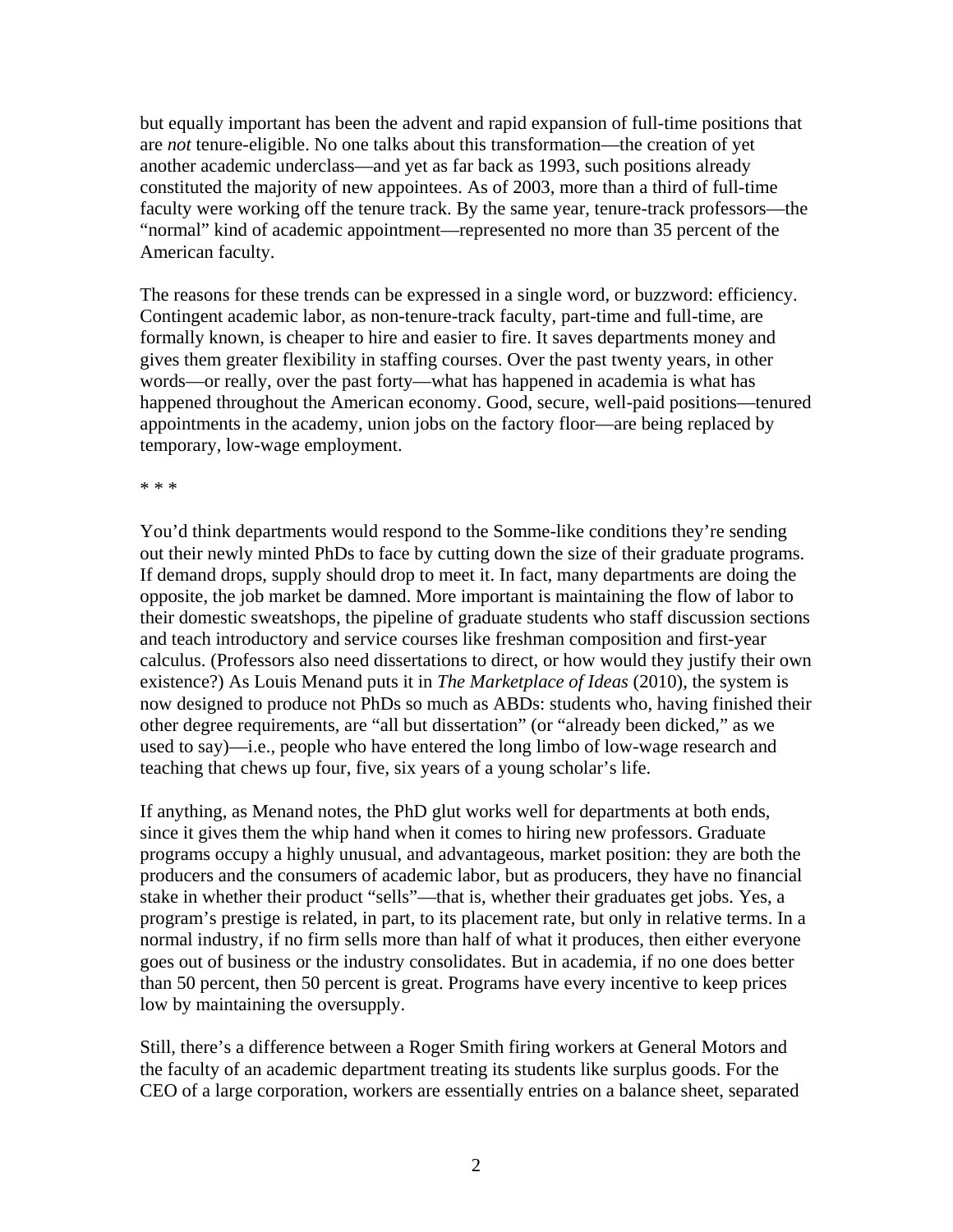from the boardroom by a great gulf of culture and physical distance. If they are treated without mercy, that is not entirely surprising. But the relationship between professors and graduate students could hardly be more intimate. Professors used to *be* graduate students. They belong to the same culture and the same community. Your dissertation director is your mentor, your role model, the person who spends all those years overseeing your research and often the one you came to graduate school to study under in the first place. You, in turn, are her intellectual progeny; if you make good, her professional pride. The economic violence of the academic system is inflicted at very close quarters.

How professors square their Jekyll-and-Hyde roles in the process—devoted teachers of individual students, co-managers of a system that exploits them as a group—I do not know. Denial, no doubt, along with the rationale that this is just the way it is, so what can you do? Teaching is part of the training, you hear a lot, especially when supposedly liberal academics explain why graduate-student unions are such a bad idea. They're students, not workers! But grad students don't teach because they have to learn how, even if the experience is indeed very valuable; they teach because departments need "bodies in the classroom," as a professor I know once put it.

I always found it beautifully apt that my old department occupies the same space where the infamous Milgram obedience experiments were conducted in the early 1960s. (Yes, really.) Pay no attention to the screams you hear coming from the next room, the subjects were told as they administered the electric shocks, it's for their own good—a perfect allegory of the relationship between tenured professors and graduate students (and tenured professors and untenured professors, for that matter).

Well, but so what? A bunch of spoiled kids are having trouble finding jobs—so is everybody else. Here's so what. First of all, they're not spoiled. They're doing exactly what we always complain our brightest students don't do: eschewing the easy bucks of Wall Street, consulting or corporate law to pursue their ideals and be of service to society. Academia may once have been a cushy gig, but now we're talking about highly talented young people who are willing to spend their 20s living on subsistence wages when they could be getting rich (and their friends *are* getting rich), simply because they believe in knowledge, ideas, inquiry; in teaching, in following their passion. To leave more than half of them holding the bag at the end of it all, over 30 and having to scrounge for a new career, is a human tragedy.

Sure, lots of people have it worse. But here's another reason to care: it's also a social tragedy, and not just because it represents a colossal waste of human capital. If we don't make things better for the people entering academia, no one's going to want to do it anymore. And then it won't just be the students who are suffering. Scholarship will suffer, which means the whole country will. Knowledge, as we're constantly told, is a nation's most important resource, and the great majority of knowledge is created in the academy—now more than ever, in fact, since industry is increasingly outsourcing research to universities where, precisely because graduate students cost less than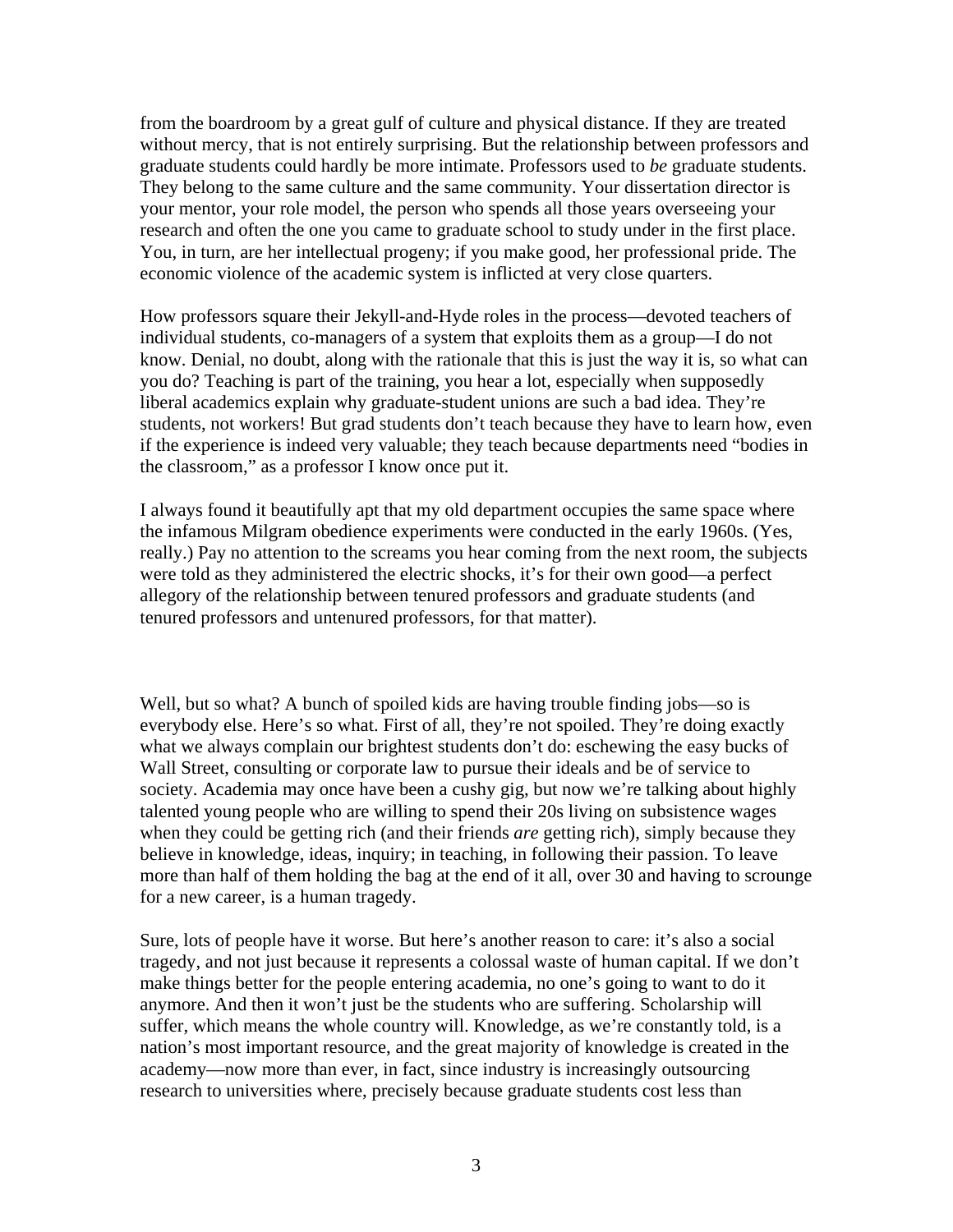someone who gets a real salary, it can be conducted on the cheap. (Bell Labs, once the flagship of industrial science, is a shell of its former self, having suffered years of cutbacks before giving up on fundamental research altogether.)

It isn't just the sciences that matter; it is also the social sciences and the humanities. And it isn't just the latter that are suffering. Basic physics in this country is all but dead. From 1971 to 2001, the number of bachelor's degrees awarded in English declined by 20 percent, but the number awarded in math and statistics declined by 55 percent. The only areas of the liberal arts that saw an increase in BAs awarded were biology and psychology—and this at a time when aggregate enrollment expanded by something like 75 percent. On the work that is done in the academy depends the strength of our economy, our public policy and our culture. We need our best young minds going into atmospheric research and international affairs and religious studies, chemistry and ethnography and art history. By pursuing their individual interests, narrowly understood, departments are betraying both the values they are pledged to uphold—the pursuit of knowledge, the spirit of critical inquiry, the extension of the humanistic tradition—and the nation they exist to serve.

We've been here before. Pay was so low in the nineteenth century, when academia was still a gentleman's profession, that in 1902 Andrew Carnegie created the pension plan that would evolve into TIAA-CREF, the massive retirement fund. After World War II, when higher education was seen as an urgent national priority, a consensus emerged that salaries were too small to attract good people. Compensation soared through the 1950s and '60s, then hit the skids around 1970 and didn't recover for almost thirty years. It's no surprise that the percentage of college freshmen expressing an interest in academia was more than three times higher in 1966 than it was in 2004.

But the answer now is not to raise professors' salaries. Professors already make enough. The answer is to hire more professors: real ones, not academic lettuce-pickers.

Yet that's the last thing schools are apt to do. What we have seen instead over the past forty years, in addition to the raising of a reserve army of contingent labor, is a kind of administrative elephantiasis, an explosion in the number of people working at colleges and universities who aren't faculty, full-time or part-time, of any kind. From 1976 to 2001, the number of nonfaculty professionals ballooned nearly 240 percent, growing more than three times as fast as the faculty. Coaching staffs and salaries have grown without limit; athletic departments are virtually separate colleges within universities now, competing (successfully) with academics. The size of presidential salaries—more than \$1 million in several dozen cases—has become notorious. Nor is it only the presidents; the next six most highly paid administrative officers at Yale averaged over \$430,000 in 2007. As Gaye Tuchman explains in *Wannabe U* (2009), a case study in the sorrows of academic corporatization, deans, provosts and presidents are no longer professors who cycle through administrative duties and then return to teaching and research. Instead, they have become a separate stratum of managerial careerists, jumping from job to job and organization to organization like any other executive: isolated from the faculty and its values, loyal to an ethos of short-term expansion, and trading in the business blather of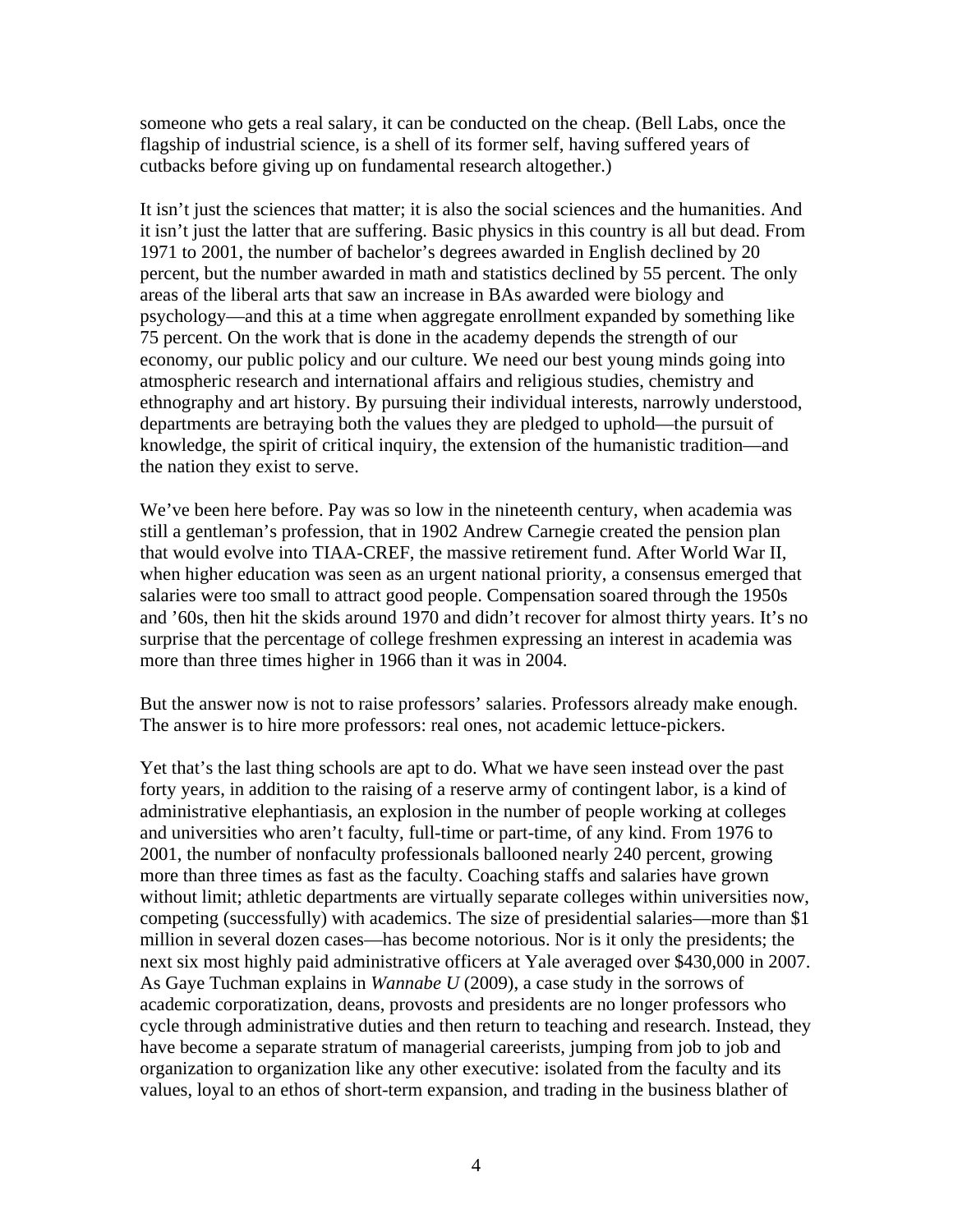measurability, revenue streams, mission statements and the like. They do not have the long-term health of their institutions at heart. They want to pump up the stock price (i.e., *U.S. News and World Report* ranking) and move on to the next fat post.

If you're tenured, of course, life is still quite good (at least until the new provost decides to shut down your entire department). In fact, the revolution in the structure of academic work has come about in large measure to protect the senior professoriate. The faculty have steadily grayed in recent decades; by 1998 more than half were 50 or older. Mandatory retirement was abolished in 1986, exacerbating the problem. Departments became "tenured in," with a large bolus of highly compensated senior professors and room, increasingly squeezed in many cases, for just a few junior members—another reason jobs have been so hard to find. Contingent labor is desirable above all because it saves money for senior salaries (as well as relieving the tenure track of the disagreeable business of teaching low-level courses). By 2004, while pay for assistant and associate professors still stood more or less where it had in 1970, that for full professors was about 10 percent higher.

What we have in academia, in other words, is a microcosm of the American economy as a whole: a self-enriching aristocracy, a swelling and increasingly immiserated proletariat, and a shrinking middle class. The same devil's bargain stabilizes the system: the middle, or at least the upper middle, the tenured professoriate, is allowed to retain its prerogatives—its comfortable compensation packages, its workplace autonomy and its job security—in return for acquiescing to the exploitation of the bottom by the top, and indirectly, the betrayal of the future of the entire enterprise.

\* \* \*

But now those prerogatives are also under threat. I am not joining the call for the abolition of tenure—a chorus that includes two of last year's most widely noticed books on the problems of America's colleges and universities, *Higher Education?*, by Andrew Hacker and Claudia Dreifus, and *Crisis on Campus*, by Mark Taylor. Tenure certainly has its problems. It crowds out opportunities for young scholars and allows academic deadwood to accumulate on the faculty rolls. But getting rid of it would be like curing arteriosclerosis by shooting the patient. For one thing, it would remove the last incentive for any sane person to enter the profession. People still put up with everything they have to endure as graduate students and junior professors for the sake of a shot at that golden prize, and now you're going to take away the prize? No, it is not good for so many of academia's rewards to be backloaded into a single moment of occupational transfiguration, one that sits like a mirage at the end of twelve or fifteen years of Sinaitic wandering. Yes, the job market would eventually rebalance itself if the profession moved, say, to a system of seven-year contracts, as Taylor suggests. But long before it did, we would lose a generation of talent.

Besides, *how* would the job market rebalance itself? If the people who now have tenure continued to serve under some other contractual system, the same surplus of labor would be chasing the same scarcity of employment. Things would get better for new PhDs only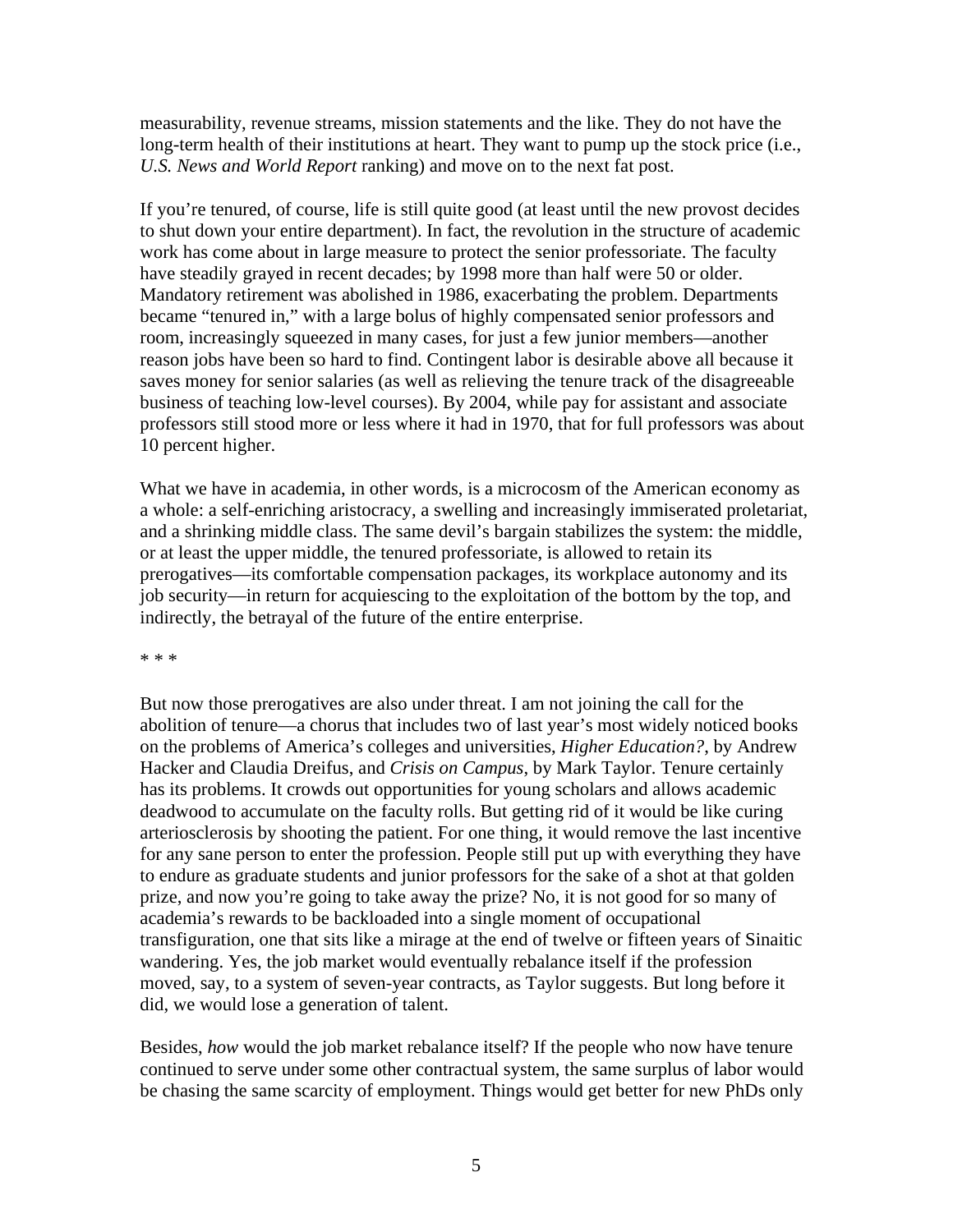if schools started firing senior people. Which, as the way things work in other industries reminds us, they would probably be glad to do. Why retain a 55-year-old when you can replace her with a 30-year-old at half the price? Now that's a thought to swell a provost's revenue stream. Talk about efficiency.

And what exactly are you supposed to do at that point if you've spent your career becoming an expert in, say, Etruscan history? Academia exists in part to support research the private sector *won't* pay for, knowledge that can't be converted into a quick buck or even a slow one, but that adds value to society in other ways. Who's going to pursue that kind of inquiry if they know there's a good chance they're going to get thrown out in the snow when they're 50 (having only started to earn a salary when they were 30, to boot)? Doctors and lawyers can set up their own practice, but a professor can't start his own university. This kind of thing is appalling enough when it happens to blue-collar workers. In an industry that requires a dozen years of postsecondary education just to gain an entry-level position, it is unthinkable.

Nor should we pooh-pooh the threat the abolition of tenure would pose to academic freedom, as Hacker and Dreifus do. "We have scoured all the sources we could find," they write, "yet we could not find any academic research whose findings led to terminating the jobs of college faculty members." Yes, because of tenure. If deans and trustees and alumni and politicians rarely even try to have professors fired, that is precisely because they know they have so little chance of making it happen. Before tenure existed, arbitrary dismissals were common. Can you imagine what the current gang of newly elected state legislators would do if they could get their hands on the people who teach at public universities? (Just look at what happened to William Cronon, the University of Wisconsin historian whose e-mails were demanded by the state Republican Party after he exposed the role of the American Legislative Exchange Council in Governor Scott Walker's attack on public employee unions.) Hacker and Dreifus, who recognize the importance of academic freedom, call instead of tenure for presidents and trustees with "backbone" (a species as wonderful as the unicorn, and almost as numerous). Sure, and as long as the king is a good man, we don't need democracy. Academics play a special role in society: they tell us things we don't want to hear—about global warming, or the historical Jesus, or the way we raise our children. That's why they need to have special protections.

\* \* \*

But the tenure system, which is already being eroded by the growth of contingent labor, is not the only thing that is under assault in the top-down, corporatized academy. As Cary Nelson explains in *No University Is an Island* (2010), shared governance—the principle that universities should be controlled by their faculties, which protects academic values against the encroachments of the spreadsheet brigade—is also threatened by the changing structure of academic work. Contingent labor undermines it both directly—no one asks an adjunct what he thinks of how things run—and indirectly. More people chasing fewer jobs means that everyone is squeezed for extra productivity, just like at Wal-Mart. As of 1998, faculty at four-year schools worked an average of about seven hours more per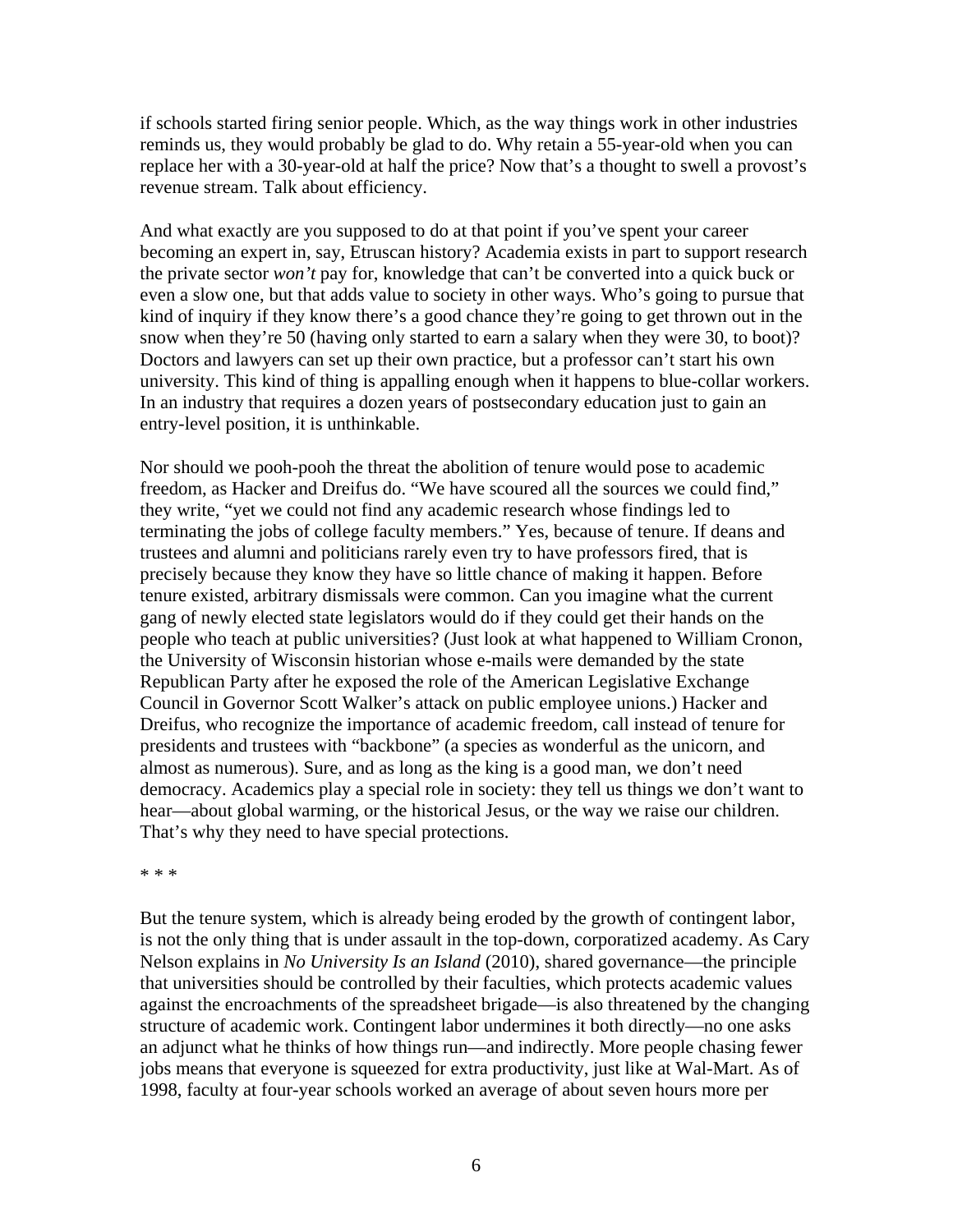week than they had in 1972 (for a total of more than forty-nine hours a week; the stereotype of the lazy academic is, like that of the welfare queen, a politically useful myth). Not surprisingly, they also reported a shrinking sense of influence over campus affairs. Who's got the time? Academic labor is becoming like every other part of the American workforce: cowed, harried, docile, disempowered.

In macropolitical terms, the erosion of tenure and shared governance undermines the power of a large body of liberal professionals. In this it resembles the campaign against teachers unions. Tenure, in fact, is a lot like unionization: imperfect, open to corruption and abuse, but incomparably better than the alternative. Indeed, tenure is what professors have instead of unions (at least at private universities, where they're banned by law from organizing). As for shared governance, it is nothing other than one of the longeststanding goals of the left: employee control of the workplace. Yes, professors have it better than a lot of other workers, including a lot of others in the academy. But the answer, for the less advantaged, is to organize against the employers who've created the situation, not drag down the relatively privileged workers who aren't yet suffering as badly: to level up, in other words, not down.

Of course, some sectors of the academy—the ones that educate the children of the wealthy and the upper middle class—continue to maintain their privilege. The class gradient is getting steeper, not only between contingent labor and the tenure track, and junior and senior faculty within the latter, but between institutions as well. Professors at doctoral-granting universities not only get paid a lot more than their colleagues at other four-year schools; the difference is growing, from 17 percent in 1984 to 28 percent in 2003. (Their advantage over professors at community colleges increased during the same period from 33 percent to 49 percent.) The rich are getting richer. In 1970 (it seems like an alternative universe now) faculty at public colleges and universities actually made about 10 percent *more* than those at private schools. By 1999 the lines had crossed, and public salaries stood about 5 percent lower. The aggregate student-faculty ratio at private colleges and universities is 10.8 to 1; at public schools, it is 15.9 to 1—almost 50 percent higher.

Here we come to the most important issue facing American higher education. Public institutions enroll about three-quarters of the nation's college students, and public institutions are everywhere under financial attack. As Nancy Folbre explains in *Saving State U* (2010), a short, sharp, lucid account, spending on higher education has been falling as a percentage of state budgets for more than twenty years, to about two-thirds of what it was in 1980. The average six-year graduation rate at state schools is now a dismal 60 percent, a function of class size and availability, faculty accessibility, the use of contingent instructors and other budget-related issues. Private universities actually lobby against public funding for state schools, which they see as competitors. In any case, a large portion of state scholarship aid goes to students at private colleges (in some cases, more than half)—a kind of voucher system for higher education.

Meanwhile, public universities have been shifting their financial aid criteria from need to merit to attract applicants with higher scores (good old *U.S. News* again), who tend to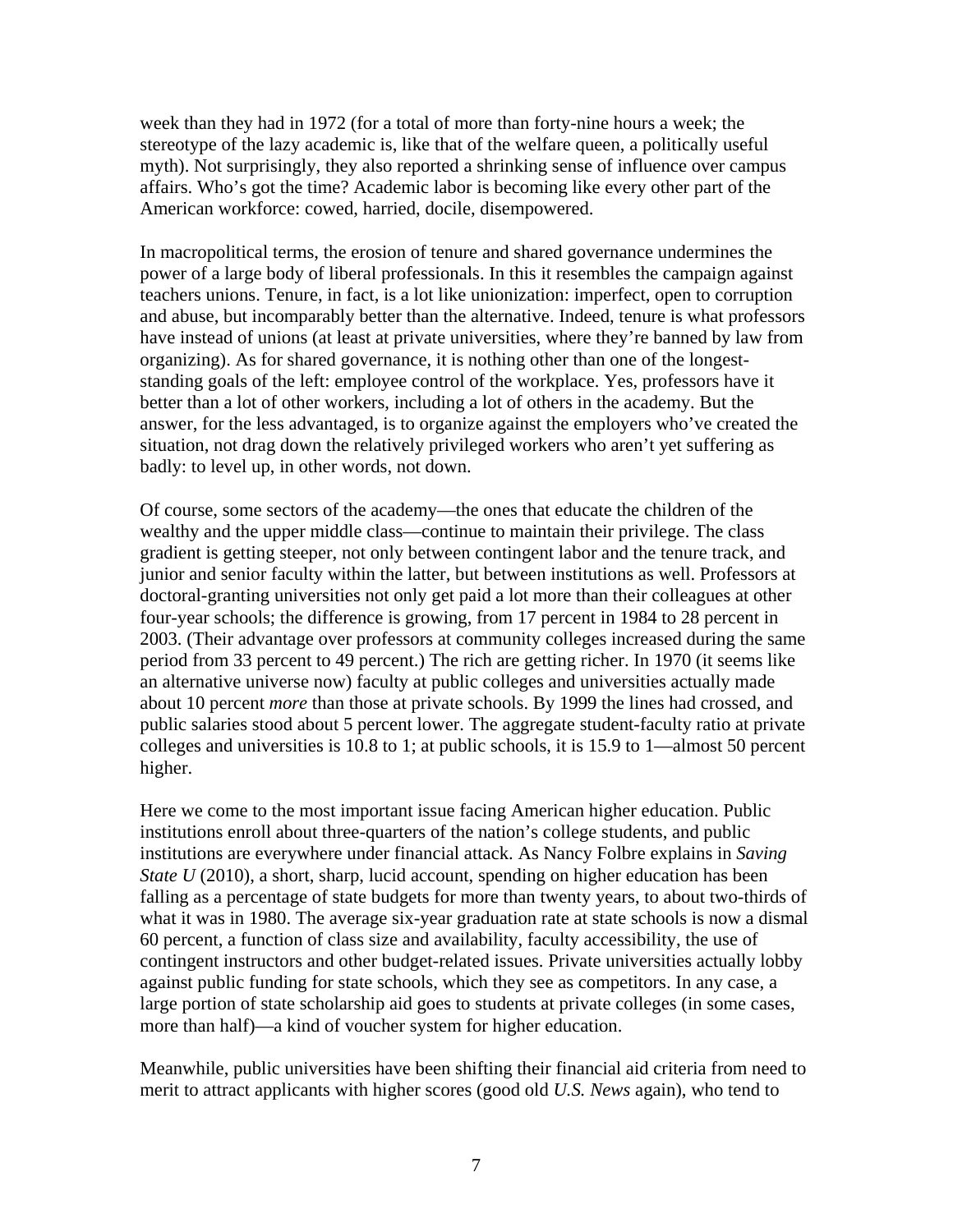come from wealthier families. Per-family costs at state schools have soared in recent years, from 18 percent of income for those in the middle of the income distribution in 1999 to 25 percent in 2007. Estimates are that over the past decade, between 1.4 million and 2.4 million students have been prevented from going to college for financial reasons—about 50 percent more than during the 1990s. And of course, in the present climate of universal fiscal crisis, it is all about to get a lot worse.

\* \* \*

Our system of public higher education is one of the great achievements of American civilization. In its breadth and excellence, it has no peer. It embodies some of our nation's highest ideals: democracy, equality, opportunity, self-improvement, useful knowledge and collective public purpose. The same president who emancipated the slaves and funded the transcontinental railroad signed the Morrill Land Grant Act of 1862, which set the system on its feet. Public higher education is a bulwark against hereditary privilege and an engine of social mobility. It is altogether to the point that the strongest state systems are not to be found in the Northeast, the domain of the old WASP aristocracy and its elite private colleges and universities, but in places like Michigan, Wisconsin, Illinois, Virginia, North Carolina and, above all, California.

Now the system is in danger of falling into ruin. Public higher education was essential to creating the mass middle class of the postwar decades—and with it, a new birth of political empowerment and human flourishing. The defunding of public higher education has been essential to its slow destruction. In *Unmaking the Public University*, Newfield argues that the process has been deliberate, a campaign by the economic elite against the class that threatened to supplant it as the leading power in society. Social mobility is now lower in the United States than it is in Northern Europe, Australia, Canada and even France and Spain, a fact that ought to be tattooed on the foreheads of every member of Congress, so directly does it strike at America's identity as the land of opportunity.

But it was not only the postwar middle class that public higher education helped create; it was the postwar prosperity altogether. Knowledge, again, is our most important resource. States that balance their budgets on the backs of their public universities are not eating their seed corn; they're trampling it into the mud. My state of Oregon, a chronic economic underperformer, has difficulty attracting investment, not because its corporate taxes are high—they're among the lowest—but because its workforce is poorly educated. So it will be for the nation as a whole. Our college-completion rate has fallen from second to eighth. And we are not just defunding instruction; we are defunding research, the creation of knowledge itself. Stipends are so low at the University of California, Berkeley, the third-ranked research institution on the planet, that the school is having trouble attracting graduate students. In fact, the whole California system, the crown jewel of American public higher education, is being torn apart by budget cuts. This is not a problem; it is a calamity.

Private institutions are in comparable trouble, for reasons that will sound familiar: too much spending during the boom years—much of it on construction, much of it driven by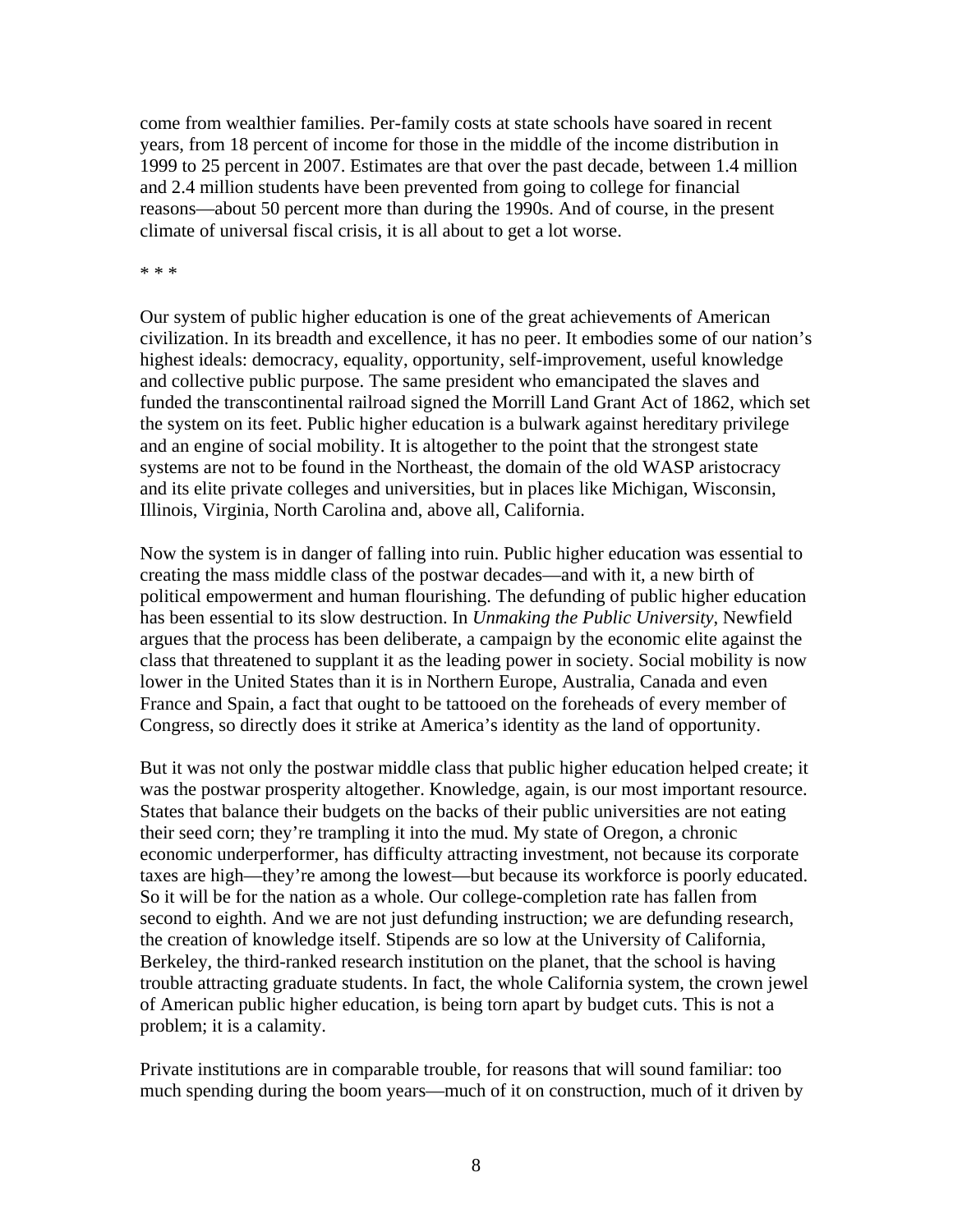the desire to improve "market position" relative to competitors by offering amenities like new dorms and student centers that have nothing to do with teaching or research supported by too much borrowing, has led to a debt crisis. Among the class of academic managers responsible for the trouble in the first place, an industry of reform has sprung up, along with a literature of reform to go with it. Books like Taylor's *Crisis on Campus*, James Garland's *Saving Alma Mater* (2009) and the most measured and well-informed of the ones I've come across, Robert Zemsky's *Making Reform Work* (2009), propose their variously visionary schemes.

Nearly all involve technology to drive efficiency. Online courses, distance learning, do-ityourself instruction: this is the future we're being offered. Why teach a required art history course to twenty students at a time when you can march them through a selfguided online textbook followed by a multiple-choice exam? Why have professors or even graduate students grade papers when you can outsource them to BAs around the country, even the world? Why waste time with office hours when students can interact with their professors via e-mail?

The other great hope—I know you'll never see this coming—is the market. After all, it works so well in healthcare, and we're already trying it in primary and secondary education. Garland, a former president of Miami University of Ohio (a public institution), argues for a voucher system. Instead of giving money to schools, the state would give it to students, and the credit would be good at any nonprofit institution in the state—in other words, at private ones as well. The student would run the show (as the customer should, of course), scouring the market like a savvy consumer. Universities, in turn, "would compete with each other…by tailoring their course offerings, degree programs, student services, and extracurricular activities" to the needs of our newly empowered 18 year-olds, and the invisible hand would rain down its blessings.

But do we really want our higher education system redesigned by the self-identified needs of high school seniors? This is what the British are about to try, and in a country with one of Europe's most distinguished intellectual traditions, they seem poised to destroy the liberal arts altogether. How much do 18-year-olds even know about what they want out of college? About not only what it can get them, but what it can give them? These are young people who don't know what college is, who they are, who they might want to be—things you need a college education, and specifically a liberal arts education, to help you figure out.

\* \* \*

Yet the liberal arts, as we know, are dying. All the political and parental pressure is pushing in the other direction, toward the "practical," narrowly conceived: the instrumental, the utilitarian, the immediately negotiable. Colleges and universities are moving away from the liberal arts toward professional, technical and vocational training. Last year, the State University of New York at Albany announced plans to close its departments of French, Italian, Russian, classics and theater—a wholesale slaughter of the humanities. When Garland enumerates the fields a state legislature might want to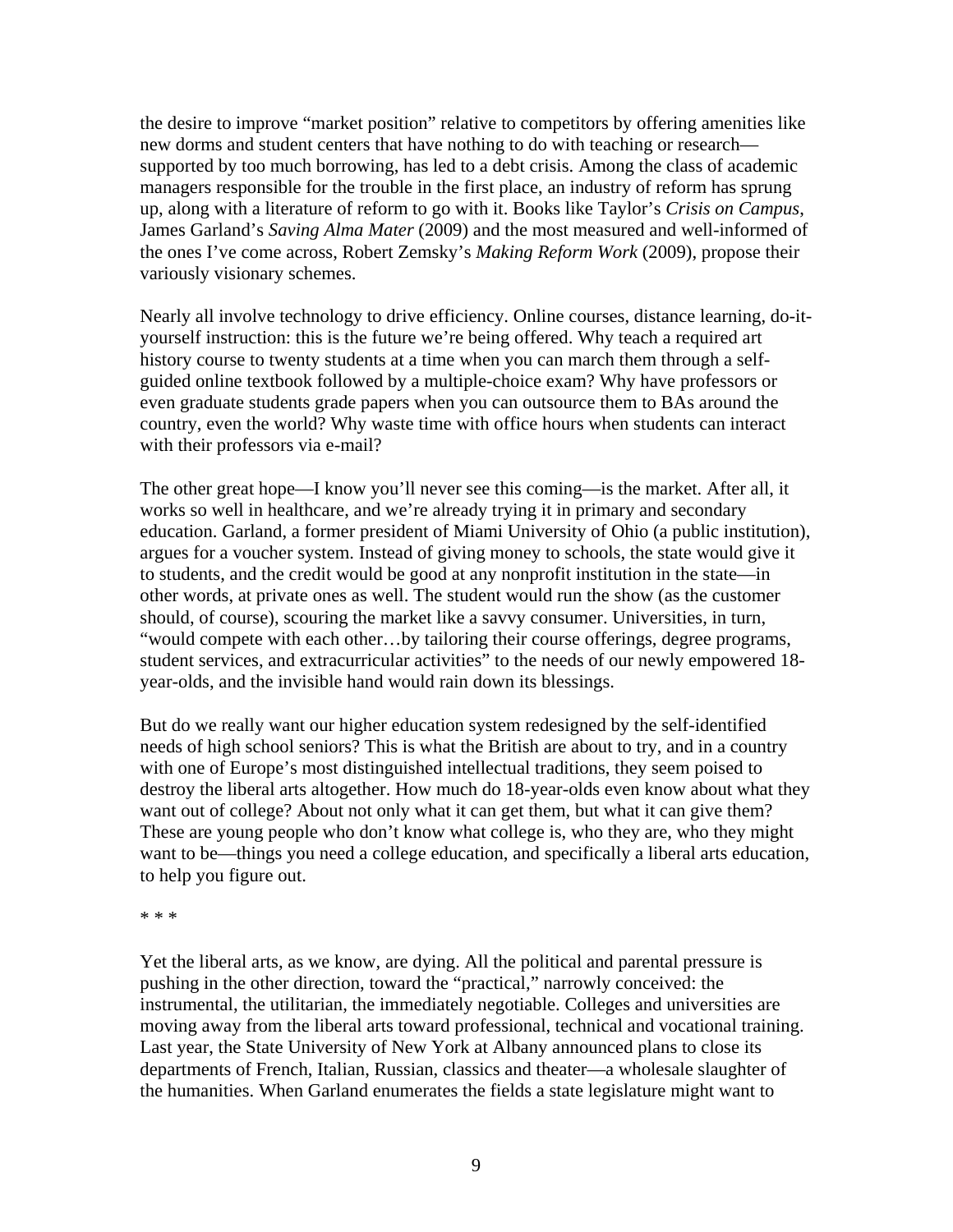encourage its young people to enter, he lists "engineering, agriculture, nursing, math and science education, or any other area of state importance." Apparently political science, philosophy, history and anthropology, among others, are not areas of state importance. Zemsky wants to consider reducing college to three years—meaning less time for young people to figure out what to study, to take courses in a wide range of disciplines, to explore, to mature, to think.

When politicians, from Barack Obama all the way down, talk about higher education, they talk almost exclusively about math and science. Indeed, technology creates the future. But it is not enough to create the future. We also need to organize it, as the social sciences enable us to do. We need to make sense of it, as the humanities enable us to do. A system of higher education that ignores the liberal arts, as Jonathan Cole points out in *The Great American University* (2009), is what they have in China, where they don't want people to think about other ways to arrange society or other meanings than the authorized ones. A scientific education creates technologists. A liberal arts education creates citizens: people who can think broadly and critically about themselves and the world.

Yet of course it is precisely China—and Singapore, another great democracy—that the Obama administration holds up as the model to emulate in our new Sputnik moment. It's funny; after the original Sputnik, we didn't decide to become more like the Soviet Union. But we don't possess that kind of confidence anymore.

There is a large, public debate right now about primary and secondary education. There is a smaller, less public debate about higher education. What I fail to understand is why they aren't the same debate. We all know that students in elementary and high school learn best in small classrooms with the individualized attention of motivated teachers. It is the same in college. Education, it is said, is lighting a fire, not filling a bucket. The word comes from the Latin for "educe," lead forth. Learning isn't about downloading a certain quantity of information into your brain, as the proponents of online instruction seem to think. It is about the kind of interchange and incitement—the leading forth of new ideas and powers—that can happen only in a seminar. ("Seminar" being a fancy name for what every class already is from K–12.) It is labor-intensive; it is face-to-face; it is one-at-a-time.

The key finding of Richard Arum and Josipa Roksa's *Academically Adrift* (2011), that a lot of kids aren't learning much in college, comes as no surprise to me. The system is no longer set up to challenge them. If we're going to make college an intellectually rigorous experience for the students who already go—still more, for all the ones we want to go if we're going to reach the oft-repeated goal of universal postsecondary education, an objective that would double enrollments—we're going to need a lot more teachers: well paid, institutionally supported, socially valued. As of 2003 there were about 400,000 tenure-track professors in the United States (as compared with about 6 million primaryand secondary-school teachers). Between reducing class sizes, reversing the shift to contingent labor and beefing up our college-completion rates, we're going to need at least five times as many.